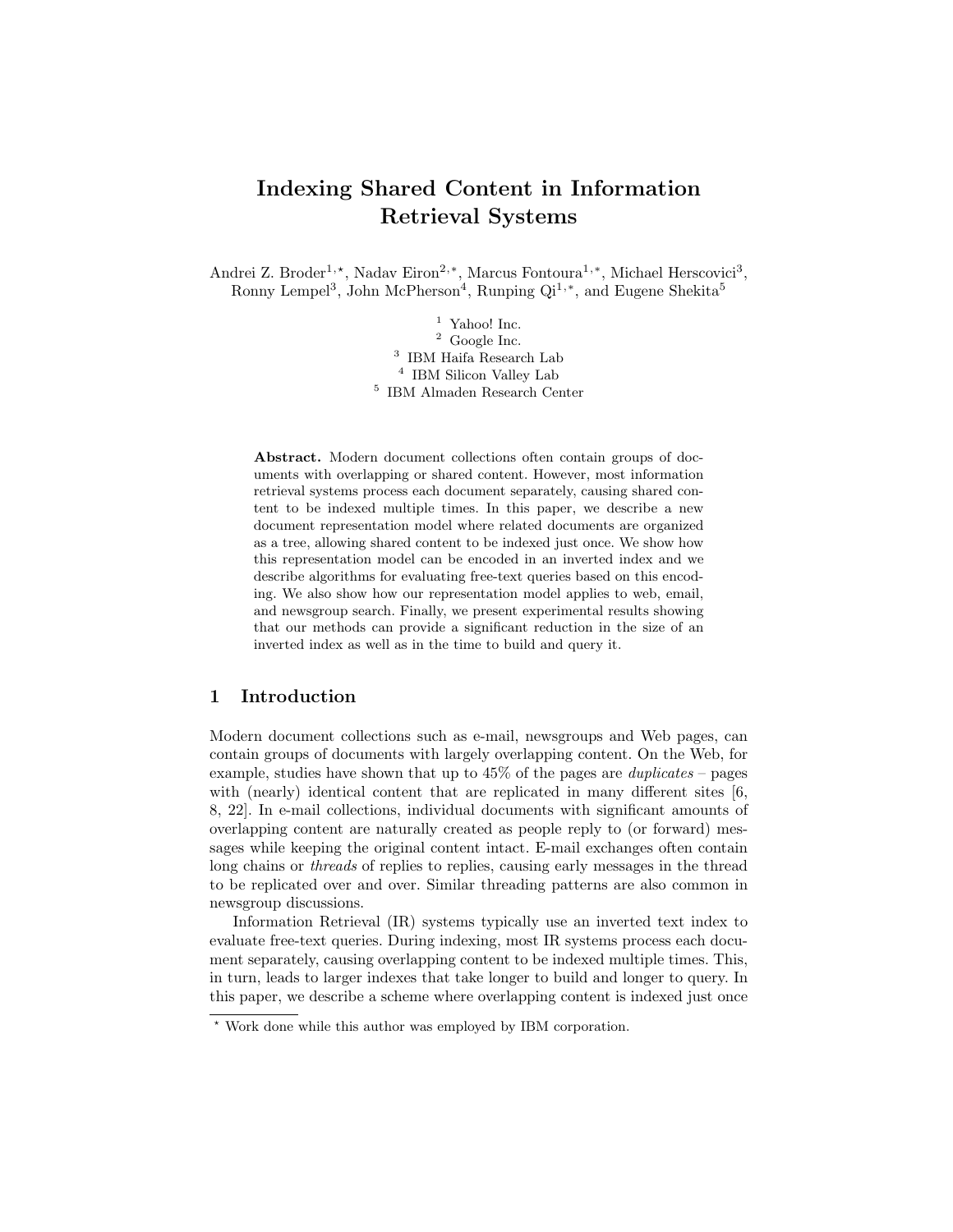and is logically shared among all documents that contain it. Thus, index space and index build times are greatly reduced. This does not come at the expense of any retrieval capabilities – queries can continue to be evaluated as if the full text of each document was indexed separately. Query evaluation is also faster due to the reduced index size.

Content is logically shared using a new *document representation model* where related documents are organized as nodes in a tree. Each node in a document tree can include content that it shares with all of its descendents as well as content and meta-data that is not shared with its descendents. The former is referred to as "shared content", while the latter is referred to as "private content". For example, in an e-mail or newsgroup thread, its document tree will mirror the history of the thread, with the root of the tree representing the first message of the thread whose text is quoted (and shared) with subsequent messages. We show how to encode our document representation model in a standard inverted index, and describe algorithms for evaluating free-text queries based on this encoding.

The basic operation of any inverted text index is the merging and intersection of posting lists - the lists of documents associated with each of the terms. The goal is to find the documents that contain terms appearing in a query. For efficiency, there are data structures and algorithms that allow skipping over the portions of the posting lists where no intersections might occur [5]. This operation is sometimes called a *zig-zag join* [11] and it is most useful for conjunctive queries. At its most basic, a zig-zag join of two lists proceeds by keeping two index cursors (also known as posting list iterators), one for each list. At every step, the cursor that points to a smaller document number is advanced at least as far as the other cursor. When the cursors meet, an intersection is reported, and one cursor is advanced to the next document in its list.

A key feature of our document representation model is that it can be easily encoded into an inverted index in such a way that the standard algorithms for evaluating free-text queries are still applicable. This is accomplished by defining virtual index cursors that are aware of our representation model and its encoding. In particular, the zig-zag join procedure uses virtual cursors as if they were normal physical cursors, and furthermore virtual cursors are relatively simple to implement on top of normal index cursors.

In the context of Web search, one may wonder why we opt to develop machinery for logically indexing all duplicates instead of simply retaining a single representative of any group of duplicates and discarding the rest. Some search engines (e.g., AltaVista as of 2000 [4]) adopted such a solution, which naturally also implies that they avoid returning duplicate content in their result sets. However, keeping a single representative is problematic for queries that include, in addition to some query terms, restrictions on meta-data such as URL, domain, or last-modified-date. Such meta-data is typically different for each duplicate. By sharing duplicate content and keeping the meta-data private, our representation model can support these queries, while at the same time indexing the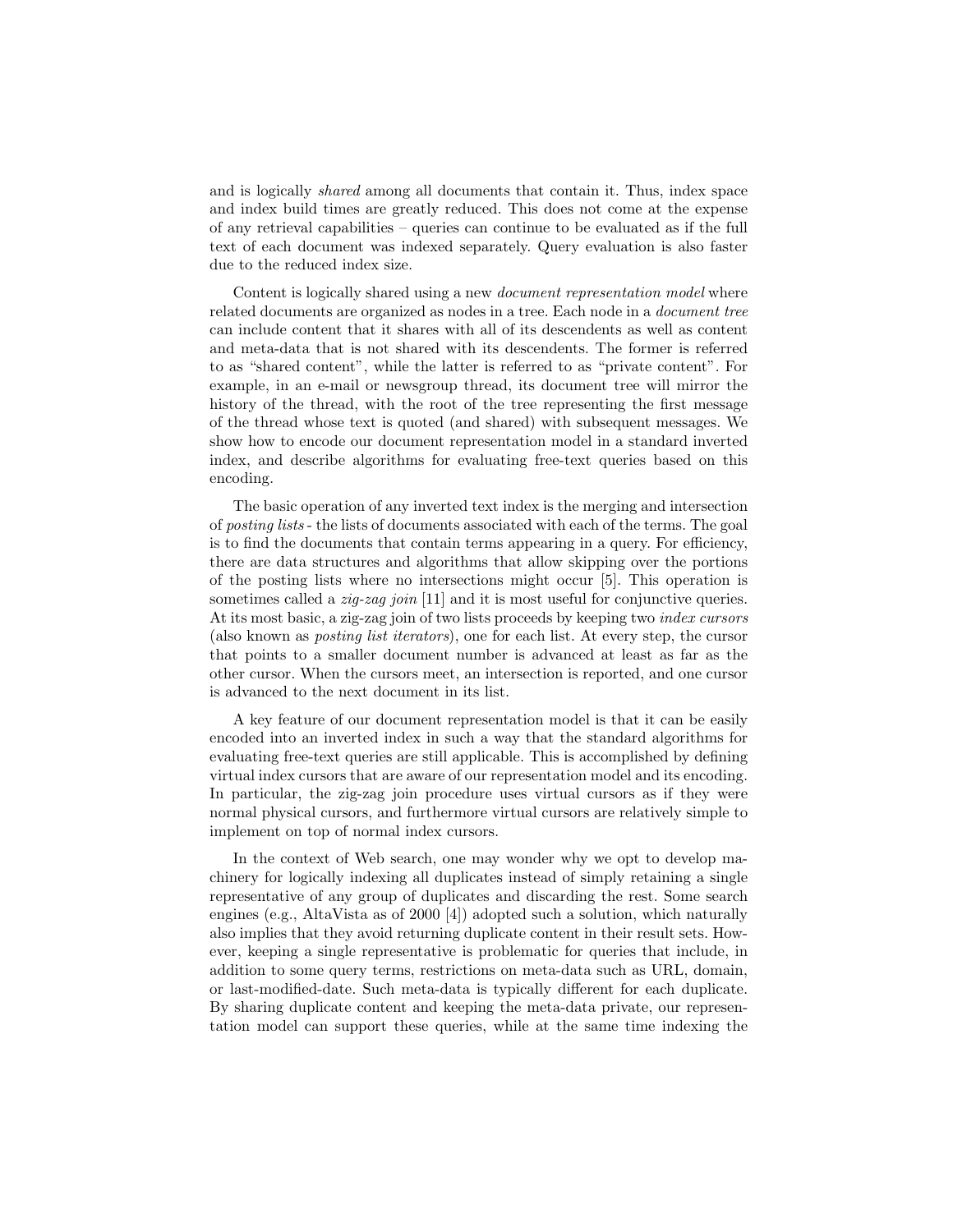duplicate content just once and preventing the return of multiple copies of it in the returned set of search results.

The main contributions of this paper include:

- A new document representation model where related documents are organized as a tree, allowing overlapping or shared content to be indexed just once.
- An encoding of our representation model that can easily support a standard zig-zag join for evaluating free-text queries on an inverted index.
- Descriptions of our representation model as applied to web, email, and newsgroup corpora, showing its usefulness in practical IR applications.
- Experimental results on large datasets showing that our representation model can provide a significant reduction in the size of an inverted index and in the time to build and query it.

## 2 Background

In this section we briefly review some basic IR concepts and terminology.

Inverted Index. Most IR systems use inverted indexes as their main data structure for full-text indexing [21]. There is a considerable body of literature on efficient ways to build inverted indexes (See e.g.  $[1, 3, 10, 13, 16, 21]$ ) and evaluate full-text queries using them (See e.g. [5, 15, 21]).

In this paper, we assume an inverted index structure. The occurrence of a term t within a document  $d$  is called a *posting*. The set of postings associated to a term t is stored in a posting list. A posting has the form  $\langle \text{docid}, \text{payload} \rangle$ , where *docid* is the document ID of  $d$  and where the payload is used to store arbitrary information about each occurrence of  $t$  within  $d$ . Here, we use part of the payload to indicate whether the occurrences of t are shared with other documents and also to store the offsets of each occurrence.

Each posting list is sorted in increasing order of docid. Often, a B-tree [11] is used to index the posting lists [10, 16]. This facilitates searching for a particular docid within a posting list, or for the smallest *docid* in the list greater than a given docid. Similarly, within a posting, term occurrences are sorted by offset thus making intra-document searches efficient.

Free-text Queries. Most IR systems support free-text queries, allowing Boolean expressions on keywords and phrase searches. Support for mandatory and forbidden terms is also common, e.g. the query +apple orange -pear indicates that apple is mandatory, orange is optional, and pear is forbidden. Most systems also support fielded search terms, i.e. terms that should appear within the context of a specific field of a document, e.g. +title:banana -author:plum. Note that the queried fields are most often meta-data fields of the documents.

Document at a Time Evaluation In this paper, we assume the document-at-atime query evaluation model (DAAT) [20], commonly used in web search engines [3]. In DAAT, the documents that satisfy the query are usually obtained via a zig-zag join [11] of the posting lists of the query terms. To evaluate a free-text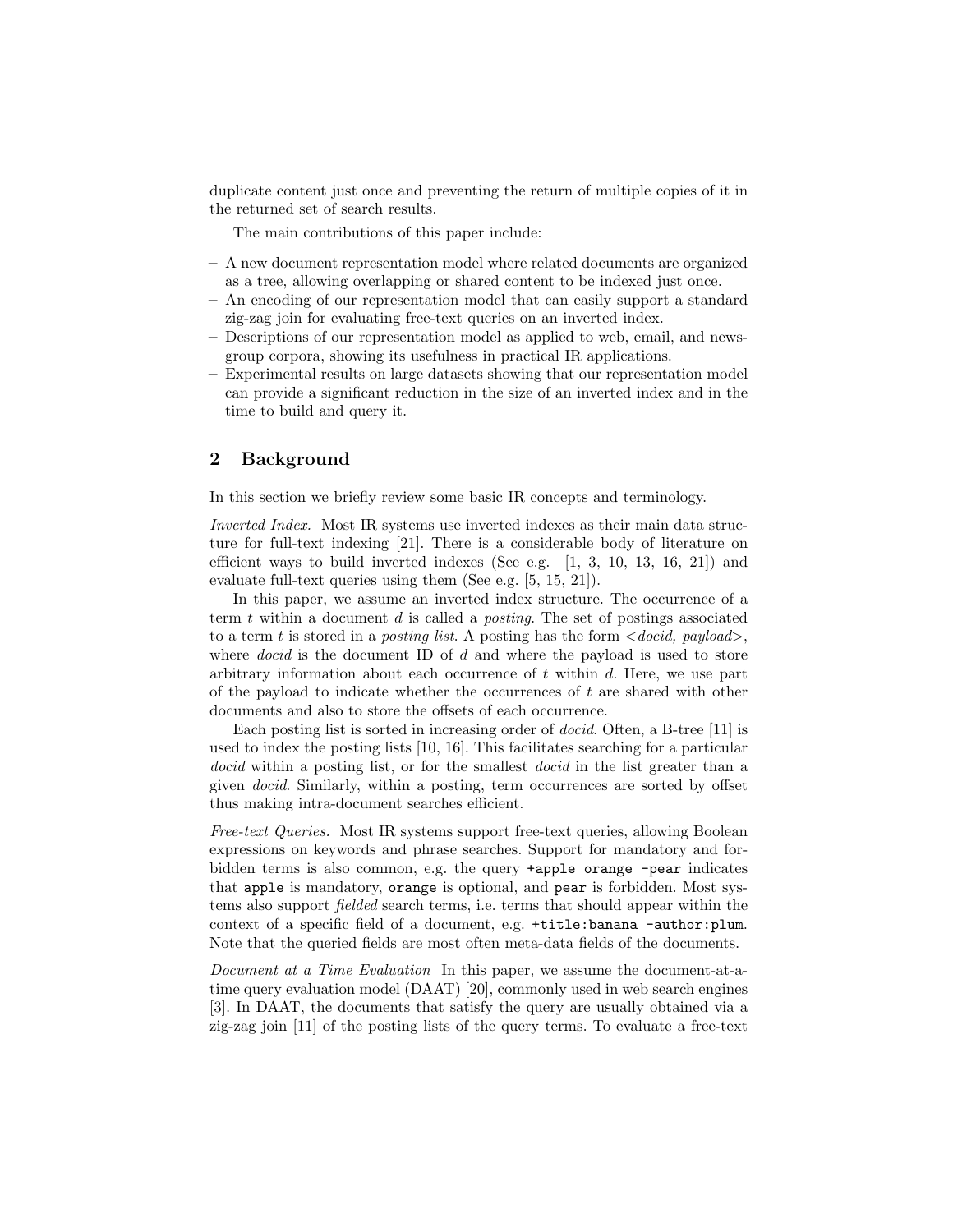query using a zig-zag join, a *cursor*  $C_t$  is created for each term t in the query, and is used to access t's posting list.  $C_t$  docid and  $C_t$  payload access the docid and *payload* of the posting on which  $C_t$  is currently positioned. During a zig-zag join, the cursors are moved in a coordinated way to find the documents that satisfy the query. Two basic methods on a cursor  $C_t$  are required to do this efficiently:

- $C_t.next()$  advances  $C_t$  to the next posting in its posting list.
- $C_t$ .fwdBeyond(docid d) advances  $C_t$  to the first posting in its posting list whose *docid* is greater than or equal to  $d$ . Since posting lists are ordered by docid, this operation can be done efficiently.

Scoring. Once a zig-zag join has positioned the cursors on a document that satisfies the query, the document is scored. The final score for a document usually contains a query-dependent textual component, which is based on the document similarity to the query, and a query-independent static component, which is based on the static rank of the document. In most IR systems, the textual component of the score follows an additive scoring model like  $tf \times \textit{id}$  for each term, whereas the static component can be based on the connectivity of web pages, as in PageRank [3], or on other factors such as source, length, creation date, etc.

## 3 The Document Representation Model

In our document representation model each group of related documents is organized as a document tree; the corpus being indexed is therefore a forest of document trees.

Each node in a document tree corresponds to a document that can include shared and private content. The private content of a document  $d$  is unique to  $d$ , whereas the shared content of  $d$  is inherited by its descendants. Sharing occurs top-down. Therefore, the document at a particular node effectively contains the shared and private content of that node plus the union of all its ancestors' shared content.

Our representation model is illustrated in Figure 1. This might correspond to an email exchange starting with  $d_1$ . It was quoted by two independent replies  $d_2$ and  $d_4$ . It turn,  $d_2$  was quoted in full (including  $d_1$ ) by  $d_3$ , while  $d_4$  was quoted in full by  $d_5$  and  $d_6$ .

In Figure 1,  $d_i$  corresponds to the document whose  $doci = i$ , while  $S_i$  and  $P_i$  correspond to the shared and private content of document  $d_i$ , respectively. The content of  $d_1$  is  $S_1$  and  $P_1$ , while the content of  $d_3$  is  $S_3$  and  $P_3$  plus  $S_1$  and  $S_2$ .

We define a thread as the documents on a root-to-leaf path in a document tree. In Figure 1, there are three threads,  $d_1-d_2-d_3$ ,  $d_1-d_4-d_5$ , and  $d_1-d_4-d_6$ .

Two functions on docid are needed for query evaluation:

– root(docid d) returns the root of d's document tree.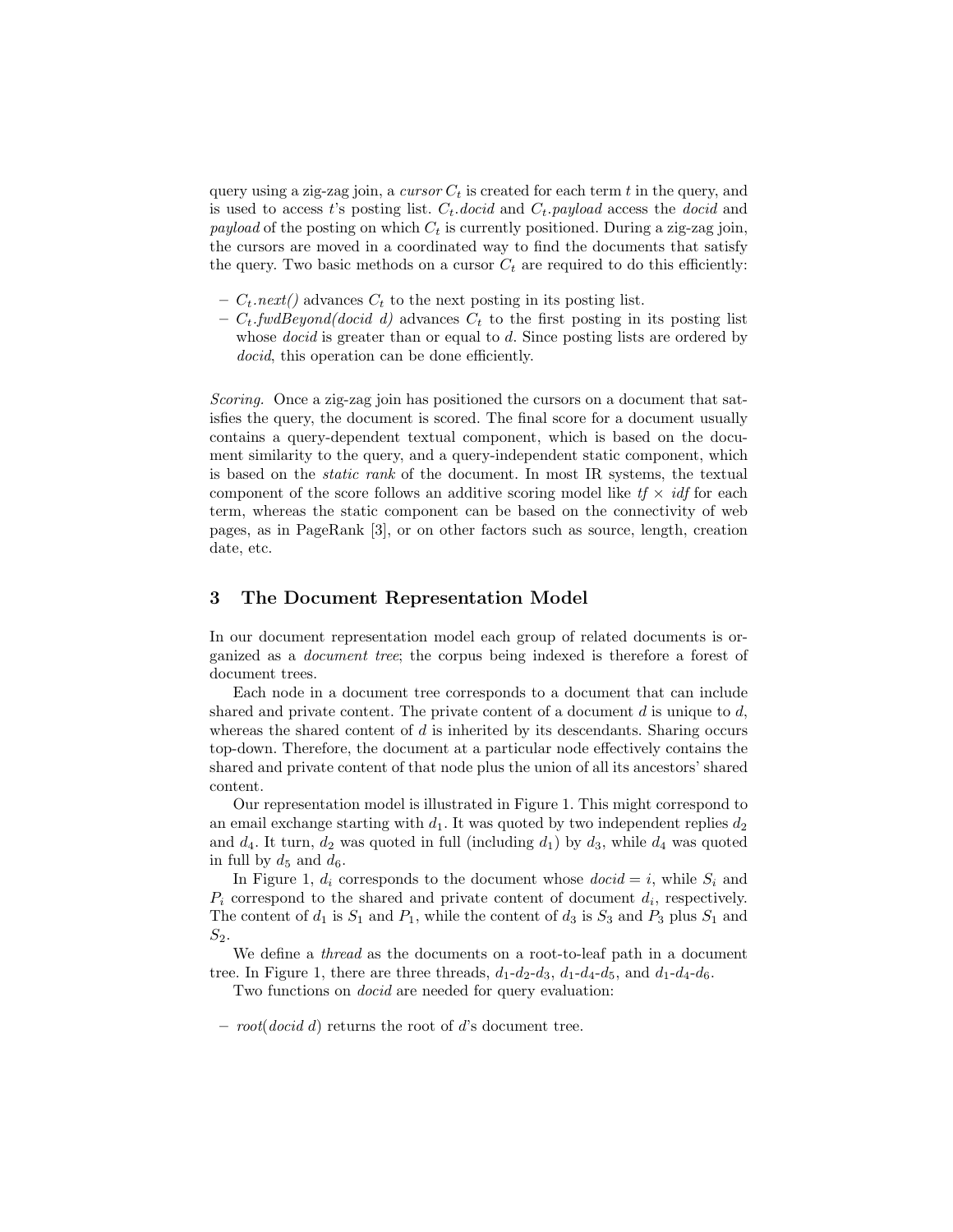

Fig. 1. Example of a document tree

– lastDescendant(docid d) returns the last descendant of the sub-tree rooted at d. If d is a leaf, then d itself is returned.

Figure 1 shows the root() and lastDescendant() values for the documents in our example. In principle, our representation model does not impose any restriction on the assignment of *docid*'s across document trees. However, the query evaluation algorithm described is Section 5 requires the docid's within a document tree to be assigned sequentially using a depth first traversal. This guarantees that all documents in the range  $\{d_{i+1}, \ldots, \text{lastDescendant}(d_i)\}\$ are descendants of document  $d_i$ , and this is the assumption we are making from now on.

The main limitation of our document representation model is that related documents can only share content in a top-down, hierarchical manner. Nonetheless, we will show that there are many applications such as web, email, and newsgroup search that can still benefit from our representation.

# 4 Index Encoding

To support our document representation model, we use a standard inverted index with a few additions. First, each posting within the inverted index needs to indicate whether it is shared or private. This can be done by adding one bit to the payload. Second, the root() and lastDescendant() functions need to be implemented, which can be done using an in-memory table or an external data structure that allows efficient access.

Figure 2 illustrates how the posting lists might look for an email thread matching  $d_1-d_2-d_3$  in the previous example. In the posting lists, the letter "s" indicates a shared posting, while the letter "p" indicates a private posting. Document  $d_1$  corresponds to the original message, while  $d_2$  is a reply to  $d_1$ , and  $d_3$ is a reply to  $d_2$ .

In Figure 2, the content in the header fields is treated as private, while the content in the body is shared. For example, the posting for "andrei" is private to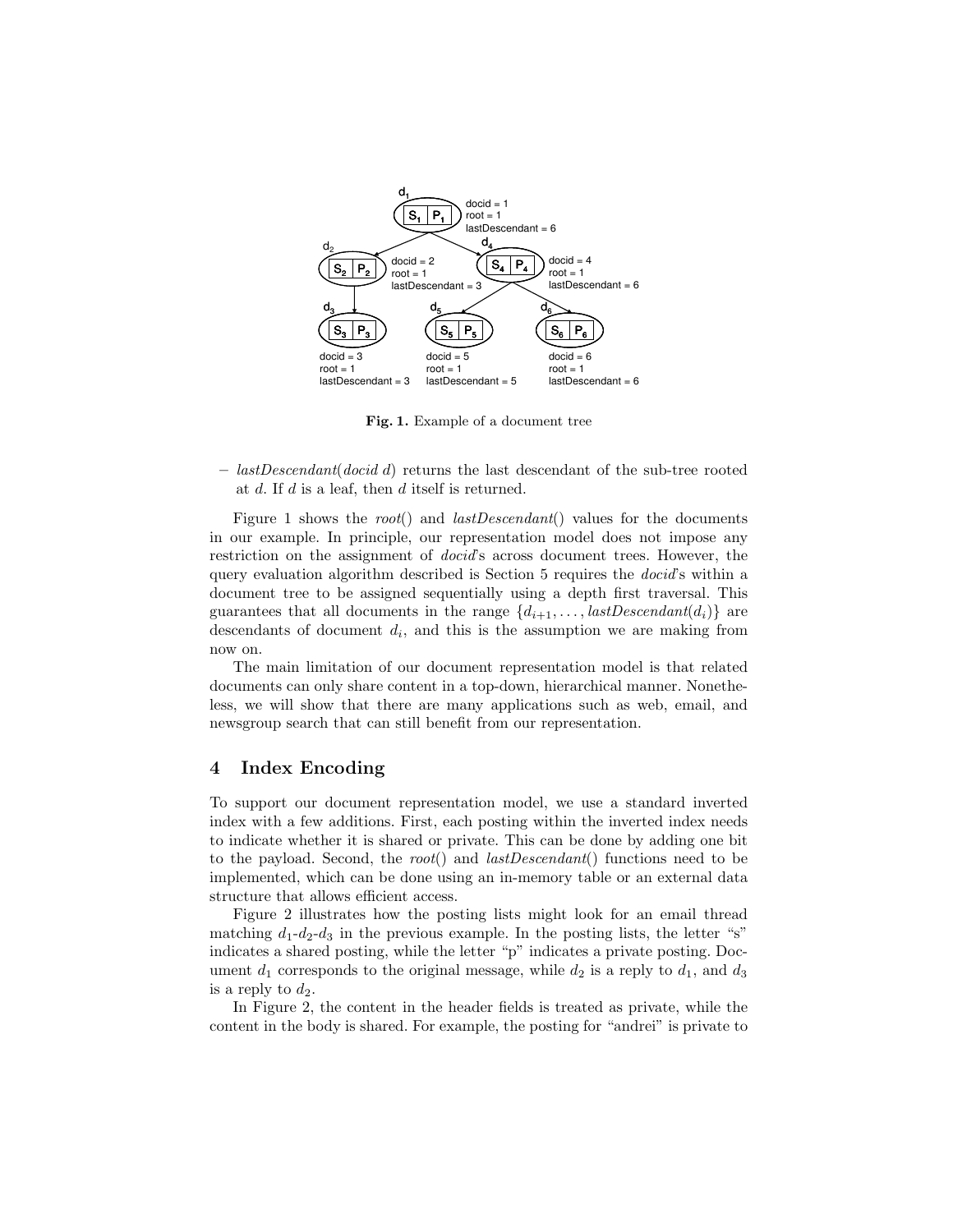

Fig. 2. An example of index encoding for a thread  $d_1-d_2-d_3$ 

 $d_1$ , since it appears in the "From" field, whereas the posting for "did" is shared, since it appears in the body. In the latter case,  $d_1$  shares the posting for "did" with its descendants, that is,  $d_2$  and  $d_3$ . More generally, a document  $d_i$  shares a posting for a term t with document  $d_i$  if the posting is marked as shared and  $d_j \in \{d_i, \ldots, \text{lastDescendant}(d_i)\}\)$  or if the posting is marked as private and  $d_i = d_j$ .

One subtle point to notice in Figure 2 is that, although the terms "did" and "you" appear in both  $d_1$  and  $d_2$ , only one posting for them is indexed, namely, the one for  $d_1$ . This is because  $d_1$  already shares those postings with  $d_2$ , which in turn means it would be redundant to index them twice. The virtual cursor algorithms that we will present later assume that these redundant postings do not appear in the index. However, for scoring, their occurrences and an indication of which document they belong to are reflected in the payloads. For example, both occurrences of "did" (for  $d_1$  and  $d_2$ ) would appear in  $d_1$ 's payload, with an indication of the document they actually appear in. When scoring  $d_1$  the system will ignore the occurence that is tagged with  $d_2$ , whereas when scoring  $d_2$ , both occurences will be taken into account.

# 5 Query Evaluation

We have described how our representation model can be encoded in an inverted index. Given this encoding, we now show how free-text queries can be evaluated using a standard zig-zag join. We allow queries to contain required, forbidden, and optional terms. The following high-level steps, which are described in the remainder of this section, are repeated during query evaluation: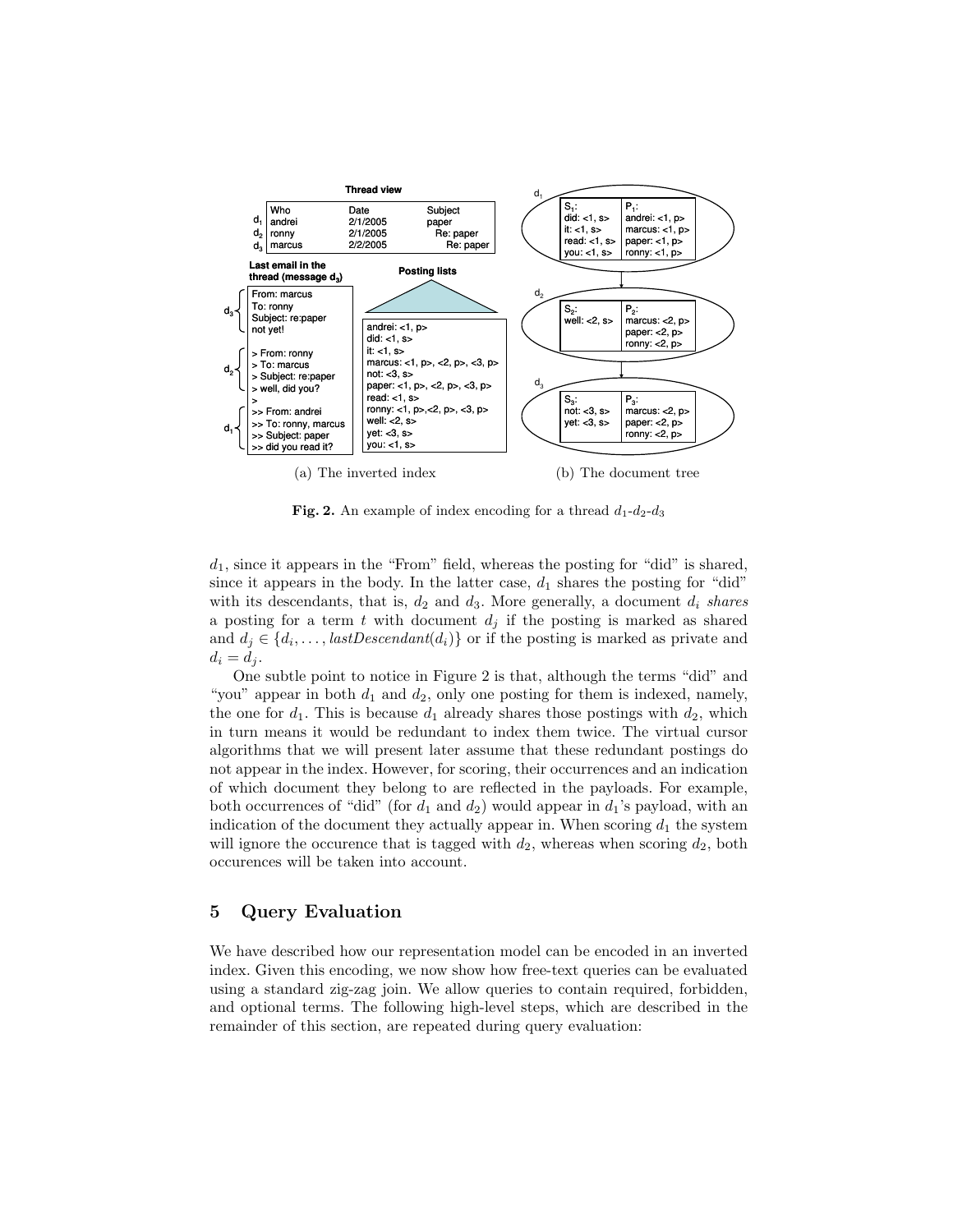- Enumerate candidates, that is, identify documents containing all required terms and none of the forbidden terms.
- Score the candidates, taking into account all occurrences of the query terms, including optional terms.
- Choose the next docid to resume searching for candidates.

#### 5.1 Enumerating Candidates

A zig-zag join on required and forbidden terms is used to enumerate candidate documents. We define *virtual index cursors*, which look like normal cursors to a zig-zag join but are aware of our representation model and its encoding. A virtual cursor for a term t enumerates the same documents that a physical cursor for t would if shared content had been indexed multiple times. For example, in Figure 2(b), a virtual cursor for "well" would enumerate  $d_2$  and  $d_3$ .

We create a "positive" virtual cursor for each required term, and a "negative" virtual cursor for each forbidden term. The latter allows a zig-zag join to treat forbidden terms the same as required terms.

Recall that two basic cursor methods are required for a zig-zag join, namely,  $next()$  and  $fwdBeyond()$ . The algorithms for the positive and negative versions of these methods are shown in Figure 3 and Figure 4, respectively. In the algorithms, this.docid corresponds to the virtual cursor's current position, while  $C_p$ corresponds to the underlying physical cursor.

#### Positive next() and fwdBeyond()

Turning to Figure 3, the algorithm for positive  $next()$  is relatively straightforward, except when  $C_p$  is on a shared posting. In that case, all of  $C_p$ 's descendants, which inherit the term from  $C_p$ , are enumerated (lines 2–4) before  $C_p$  is physically moved (line 7).

The algorithm for positive  $fwdBeyond(d)$  relies on the physical cursor method fwdShare(), which will be describe shortly, to do most of its work. The call to  $C_p$  fwdShare(d) tries to position  $C_p$  on the next document that shares the term with d (line 6). If there is no such document,  $fwdShare()$  returns with  $C_p$  positioned on the first document beyond d.

#### Negative next() and fwdBeyond()

The algorithm for negative  $next()$  is shown in Figure 4. It works by trying to keep  $C_p$  positioned ahead of the virtual cursor. The documents  $d \in \{this.docid, \ldots, C_p-\}$ 1}, which do not contain the term, are enumerated until the virtual cursor catches up to  $C_p$  (line 4). When that happens, the virtual cursor is forwarded past the documents that inherit the term from  $C_p$  (lines 5–9), after which  $C_p$  is moved forward (line 10). These steps are repeated until  $C_p$  moves ahead of the virtual cursor again.

The algorithm for negative  $fwdBeyond(d)$  calls  $fwdShare(d)$  to position  $C_p$ on the next document that shares the term with  $d$  (line 6). Then  $next()$  is called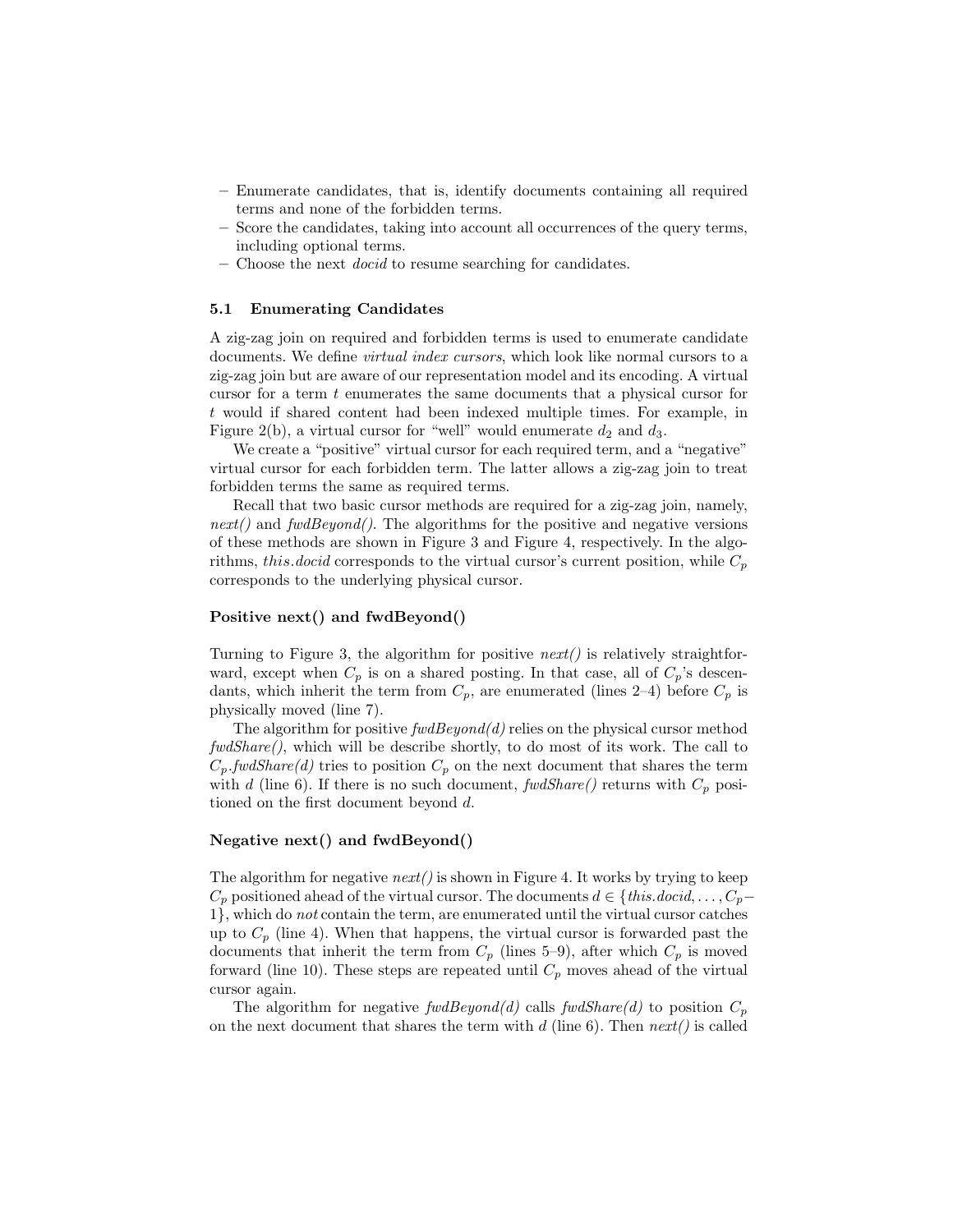to position the virtual cursor on the next document that does not contain the term (line 14).

## Physical fwdShare()

The algorithm for  $fwdShare(d)$  is shown in Figure 5. It keeps looping until the physical cursor moves beyond  $d$  or to a posting that shares the term with  $d$ (line 1). The movement of the physical cursor depends on whether the cursor lies outside  $d$ 's document tree (lines 5–7), within the tree but outside  $d$ 's thread (lines 9–11), or is on a private posting (lines 13–15).

```
PositiveVirtual::next()
```

```
// Forward the virtual cursor to the next
// document that contains the term.
1. last = lastDescendant(Cp.docid);
2. if (Cp.payload is shared and this.docid < last) {
3. // not done enumerating descendants of Cp
4. this.docid += 1;
5. } else {
6. // advance Cp and reset docid
7. Cp.next();
8. this.docid = Cp.docid;
9. }
```
PositiveVirtual::fwdBeyond(docid d)

```
// Forward the virtual cursor to the next document
// at or beyond document d that contains the term.
1. if (this.docid >= d) {
2. // already beyond d, so nothing to do
3. return;
4. }
5. // try to forward Cp so it shares the term with d
6. Cp.fwdShare(d);
7. // set docid to Cp if it
8. // is beyond d, else set it to d
9. this.docid = max(Cp.docid, d);
                 Fig. 3. positive next() and fwdBeyond()
```
## 5.2 Correctness Proof for next() and fwdBeyond()

Because of space limitations, we can only provide a sketch of the correctness proof for virtual next() and fwdBeyond(). The proof follows from:

Theorem 1. On a posting list generated from our representation model, the virtual next() and fwdBeyond() methods accurately simulate the behavior of next() and fwdBeyond() on a standard posting list.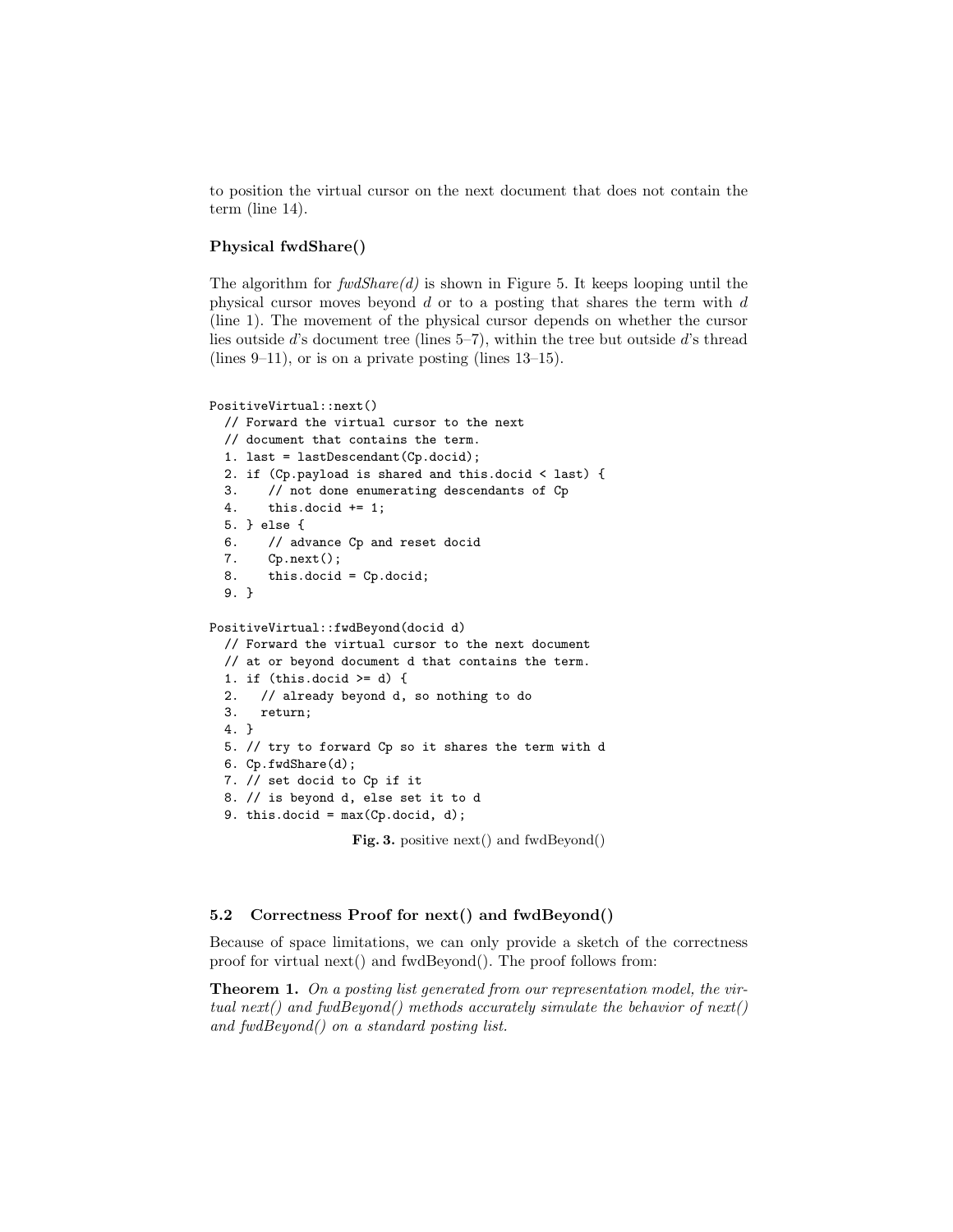```
NegativeVirtual::next()
 // Forward the virtual cursor to the
 // next document not containing the term.
 1. this.docid += 1;
 2. // keep incrementing the cursor until it
 3. // is on a document not containing the term
 4. while (this.docid >= Cp.docid) {
 5. if (Cp.payload is shared) {
 6. this.docid = lastDescendant(Cp.docid) + 1;
 7. } else {
 8. this.docid = Cp.docid + 1;
 9. }
10. Cp.next();
11. }
NegativeVirtual::fwdBeyond(docid d)
 // Forward the virtual cursor to the next
 // document at or beyond the document d
 // that does not contain the term.
 1. if (this.docid >= d) {
 2. // already beyond d, so nothing to do
 3. return;
 4. }
 5. // try to forward Cp so it shares the term with d
 6. Cp.fwdShare(d);
 7. this.docid = d;
 8. if (Cp.docid > d) {
 9. // document d does not contain the term
10. return;
11. }
12. // document d contains the term
13. // call next() to move the cursor and Cp
14. this.next();
```
Fig. 4. negative next() and fwdBeyond()

**Proof sketch:** The proof is based on proving the invariants we keep for the two types of virtual cursors, namely, for positive ones, that all *docid*'s between the current physical cursor position and its last descendant are valid return values, and that in the negated case, all docid's between the current virtual position and the physical cursor position are valid return values. These invariants guarantee that our methods do not return spurious results. We further prove that we never skip valid results, completing the proof.  $\Box$ 

## 5.3 Scoring Candidates

Our representation model does not impose any restriction on the scoring function. However, the scoring function could take thread information into account.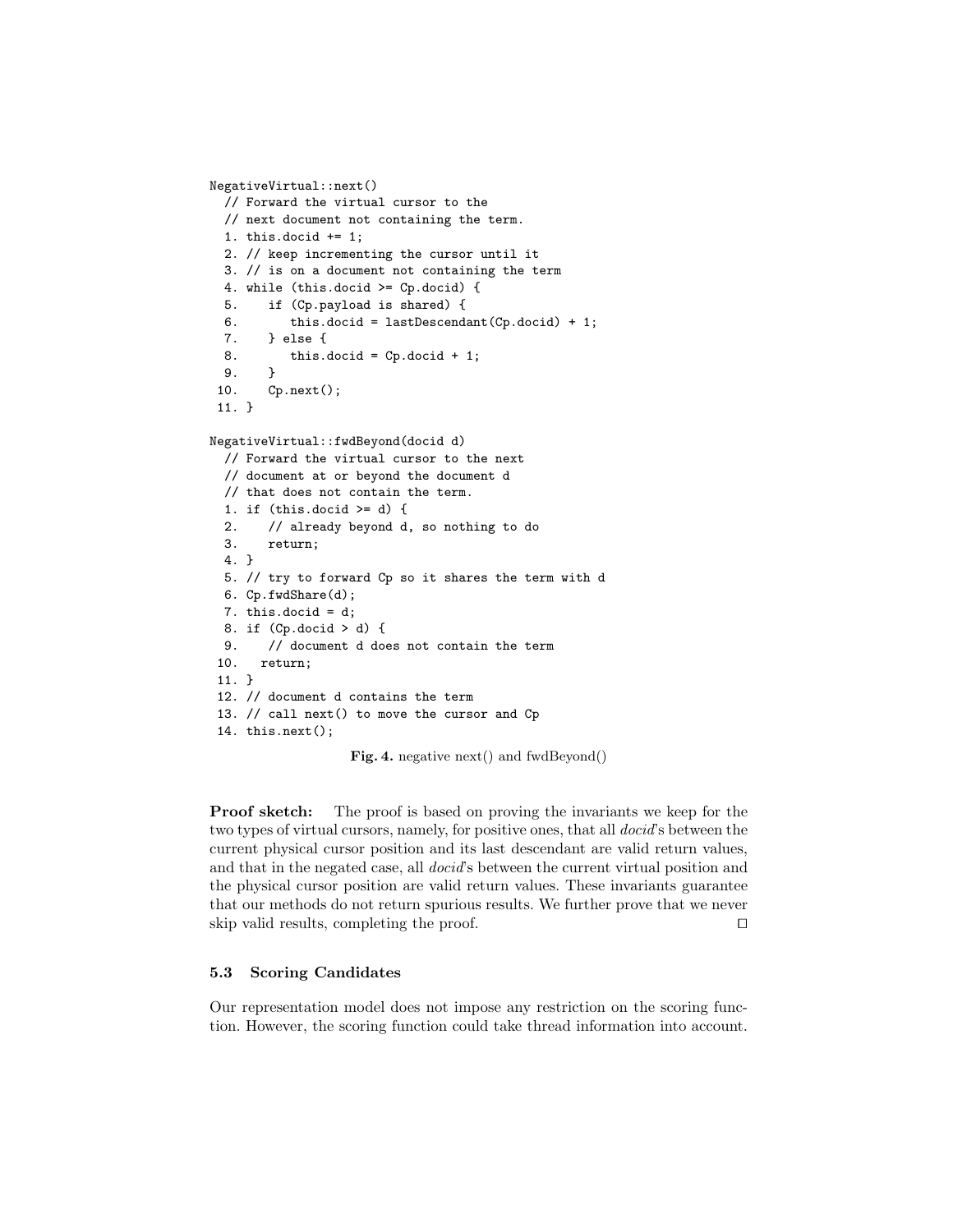```
Physical::fwdShare(docid d)
 // Try to forward the physical cursor so it shares
 // the term with document d. If there is no such
 // document, return with the cursor positioned on
 // the first document beyond d.
 1. while (this.docid <= d and this.docid
          does not share the term with d) {
 2. root = root(d):
 3. last = lastDescendant(this.docid);
 4. if (this.docid < root) {
 5. // the cursor is not in the
 6. // same document tree as d
 7. this.fwdBeyond(root);
 8. } else if (last < d) {
 9. // in the same document tree
10. // but not in the same thread
11. this.fwdBeyond(last + 1);
12. } else {
13. // in the same thread, but private
14. // posting on a different document
15. this.next();
16. }
17. }
```
Fig. 5. fwdShare() on a physical cursor

For example, documents toward the bottom of a document tree could be assigned a lower score.

Candidate enumeration returns with the virtual cursors positioned on postings for a candidate document d. Scoring usually needs to take into account all the occurrences of each query term  $t$  in  $d$ , including optional terms. Given a virtual cursor  $C_t$ , this can be done by iterating all the occurrences of t in the posting's payload. Since  $C_t$  is virtual, the physical cursor  $C_p$  associated with  $C_t$ would be used to access the payload.

If the textual component of the scoring function is expensive to compute, we can remember the textual score of a document d to speedup the scoring of other candidate documents in  $d$ 's thread. For example, suppose  $d_i$  has been scored and now another candidate  $d_j$  on the same thread needs to be scored. We can compute its textual score as:

$$
Score_{text}(d_j) = PScore(d_j) + \sum_{d_k \in path(d_i, d_j)} SSCore(d_k)
$$

Here, PScore() and SScore() are the private and shared parts of the textual score, respectively, and  $path(d_i, d_j)$  is the path from  $d_i$  to  $d_j$  in the document tree.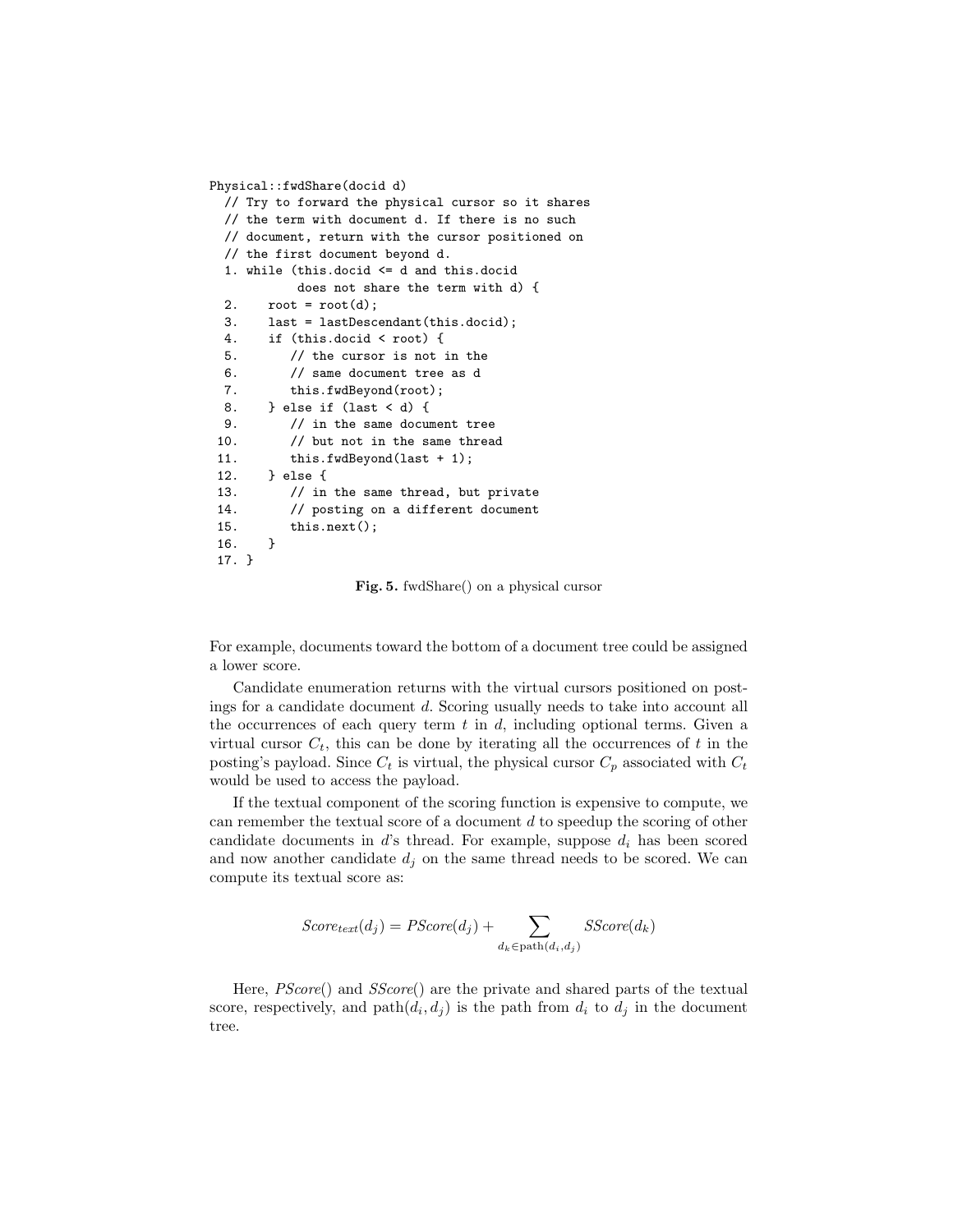#### 5.4 Choosing the Next Docid

After a candidate document d has been scored, the next document to resume searching for candidates has to be chosen. This step depends on the retrieval policy of the system, which may be tuned for performance or a particular application's requirements. Possible choices include:

- Resume from the document  $d+1$ . This allows all the qualifying documents in a document tree to be returned.
- Resume from document *lastDescendant(root(d))* + 1. This allows only the first qualifying document in a document tree to be returned.
- Resume from document  $lastDescendant(d) + 1$ . This is a hybrid of the first two approaches, allowing only the first qualifying document in a thread to be returned.

# 6 Applications

This section describes how our document representation model can be applied to web and email search, showing its usefulness in practical IR applications.

#### 6.1 Web Search

Studies have shown that up to 45% of web pages are duplicates and near duplicates [6, 8]. On the web scale, repeated indexing of duplicate content is a huge waste of resources, and furthermore, users are seldom interested in seeing duplicates in the search results. Hence, web search engines need some way to identify and filter duplicates from results. To identify duplicates, a signature is typically computed for each document by hashing its content. These signatures are then used to identify groups of duplicate documents, that is, *duplicate groups*. To filter duplicates from search results, one of the following techniques is commonly used:

- Only the master of each duplicate group is indexed and returned in searches. The master of a duplicate group can be chosen arbitrarily or by using some heuristic, like picking the duplicate with the highest static rank. (This technique has been used in the AltaVista search engine.)
- All documents in a duplicate group are indexed. A post-processing filter is used to make sure that only one document per duplicate group appears in search results. Optionally the entire group is presented to the user.

By indexing only masters, the inverted index is kept small and query evaluation can ignore duplicates. However, queries that include restrictions on metadata become problematic. For example, suppose that for performance reasons, IBM has mirrored its main HR web page at us.ibm.com/hr.html and canada. ibm.com/hr.html, but the US version has been chosen by the US-centric search engine as the master. Then the query hr domain:canada.ibm.com that asks for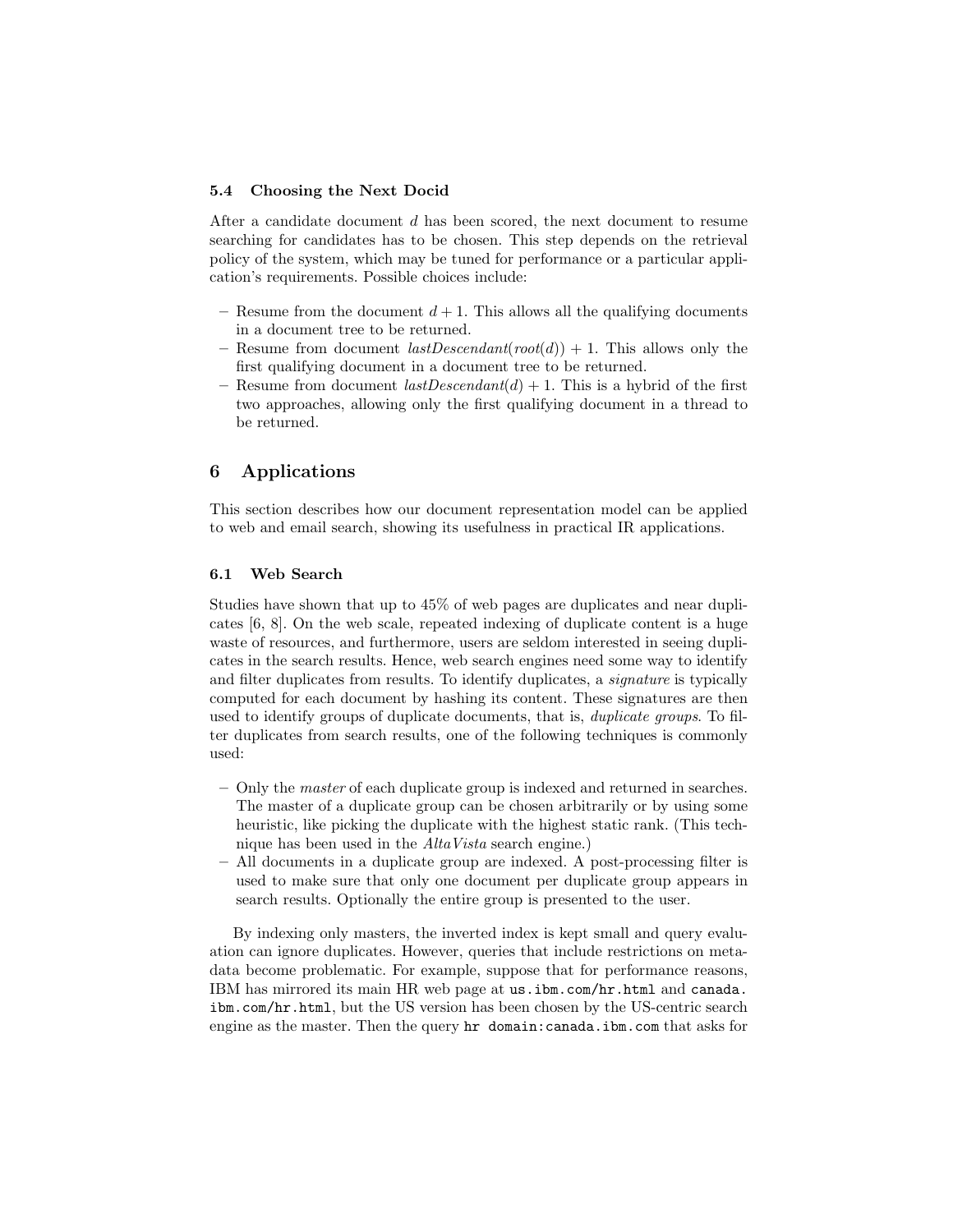web pages from IBM Canada that have the term "hr" in their content, will not return the main page. This type of domain restriction might be explicit in the query, or it might have been added to the query by the query interface without the user knowledge, based, say on user's location or IP address.

Conversely, if all the documents in a duplicate group are indexed, queries that include restrictions on meta-data do not pose a problem, but then the same content must be indexed multiple times and the query evaluation runtime has to filter duplicates from results. This filtering might be expensive, since it has to be done in a separate post-processing step.

Using our document representation model, it becomes possible to index duplicate content just once, while still allowing queries to be answered as if all the duplicates were indexed. This is done by creating a linear tree for each duplicate group, in which the master of the group serves as the root and is thus indexed with both its (shared) content and its private meta-data. The rest of the documents in the duplicate group follow in arbitrary order, where only the (private) meta-data of each duplicate (such as URL, creation date, geo-location, etc) is indexed. Note that this representation naturally applies to documents that have no duplicates, i.e. to duplicate groups of size 1.

Since duplicates are not returned in search results, an added benefit of using our representation is that the postings for all the remaining duplicates in a duplicate group can be skipped during query evaluation as soon as one of them has been returned. As our experimental results will show, this can dramatically improve query performance.

#### 6.2 Email and Newsgroup Search

In most email and newsgroup clients replies include the full content of the original message. As illustrated earlier in Figure 2(a), our document representation model can support email or newsgroup search by simply creating a document tree for each message thread with a structure that mirrors the thread's history.

Unfortunately for our aims, most email and newsgroup clients allow users to edit the reply history, which potentially prevents any sharing between a message and its reply. Although such editing is common, our experimental results will show that 33% of the email messages in the Enron dataset [14] include an unedited reply history.

Another application for our document representation model is indexing on centralized email servers. For example, suppose an email message is sent to N users on the same server. Rather than index the message and its attachments N times, the message could be indexed as a two-level document tree, with the message body and attachments appearing as the shared root of the tree, and the meta-data of each recipient appearing as a separate, private leaf in the tree. Presumably, security information would be stored in the private meta-data and security meta-terms added to queries by the server to ensure that users could only search their own email.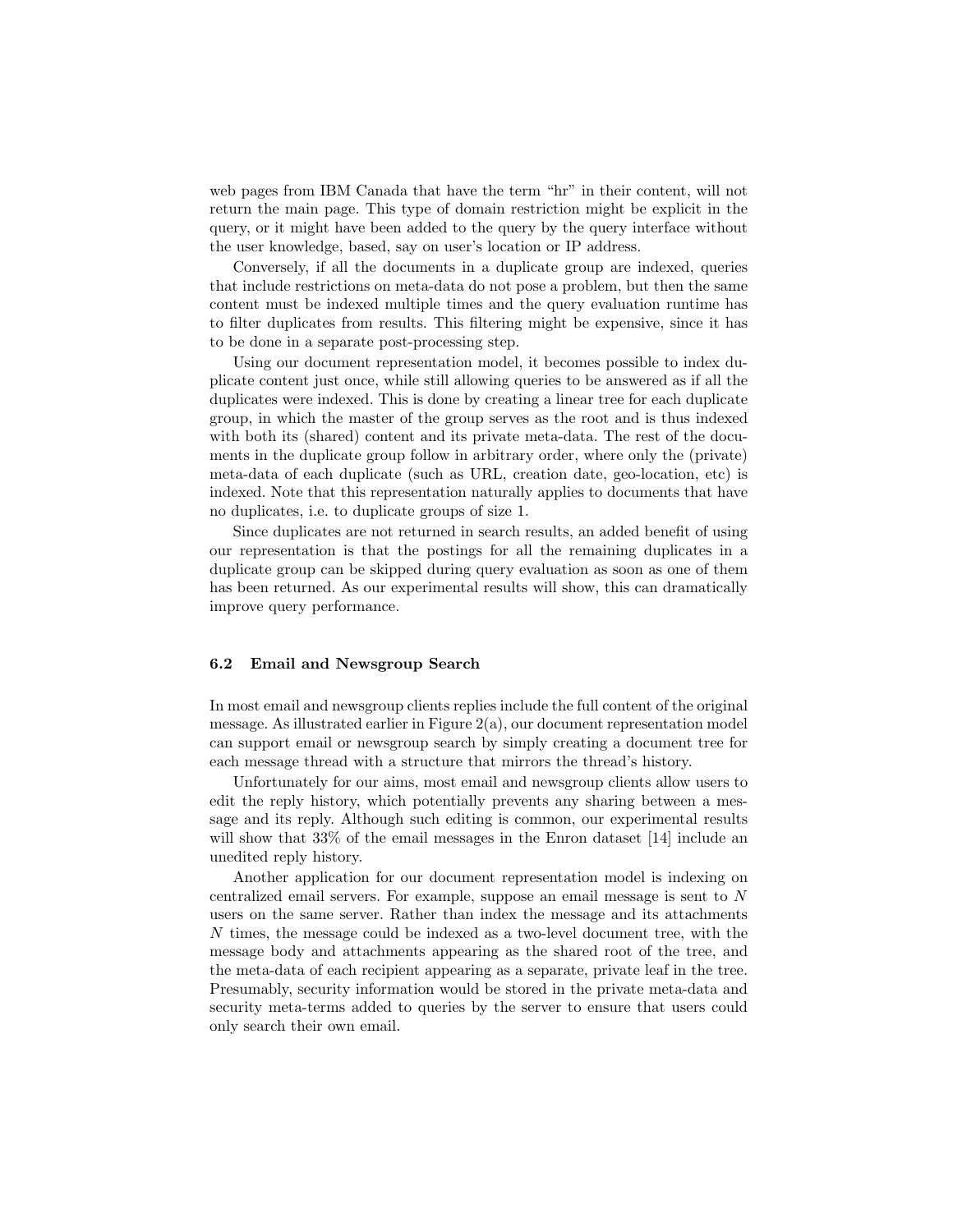| Num  | Pct.   | Meta |      |      | Content   Index w/o   Index w/   Expected   Actual                  |        |        |
|------|--------|------|------|------|---------------------------------------------------------------------|--------|--------|
|      |        |      |      |      | $ Docs (K) $ Dups $ Data (GB) Data (GB) Dups (GB) Dups (GB) $ Comp. |        | Comp.  |
| 500  | $36\%$ | 1.2  | 3.7  | 2.5  | $3.6\,$                                                             | $72\%$ | 69%    |
| 1000 | $37\%$ | 2.3  | 7.9  | 5.1  | 7.4                                                                 | 71\%   | 69%    |
| 1500 | $41\%$ | 3.5  | 11.1 | 7.1  | 11.0                                                                | 69%    | 64\%   |
| 2000 | 43\%   | 4.8  | 13.9 | 8.8  | 13.0                                                                | 68\%   | 68\%   |
| 2500 | $44\%$ | 6.0  | 19.9 | 11.0 | 16.0                                                                | $66\%$ | $69\%$ |

Table 1. Index sizes with and without duplicates

# 7 Experimental Results

In this section, we present experimental results for web and email search. We implemented our algorithms on the Trevi search engine [10], which is currently used to support web searches on IBM's global intranet. Experiments were run on a two-way SMP with dual 2.4 Ghz Intel Xeon processors running Linux. The disk storage was configured as two physical RAID arrays, each with 6 drives.

#### 7.1 Results for Web Search

For this set of experiments, we built a series of inverted indexes from snapshots of IBM's intranet, varying the corpus size between  $500K$  to  $2.5M$  documents<sup>6</sup>. These sizes are indicative since the actual IBM intranet has about 15M documents (before duplicate elimination). We built each index with and without duplicates, using our document representation model in the latter case, as described in Section 6.

For each dataset, Table 1 shows the percentage of duplicates in the index, the overall amount of meta-data, the overall amount of content data, the size of the index without duplicates, the size of the index with duplicates, the expected compression ratio of the index without duplicates to the index with duplicates, and the actual measured compression ratio. The expected compression ratio can be computed as:

> $ExpectedComp = MetaData + ContentData \cdot (1 - PetDups)$ MetaData + ContentData

Table 1 shows that our representation model reduced index sizes by roughly 30% on the IBM intranet data. Note that the actual compression ratio was better than expected in some cases. This was because content tokens, which include payload and offset information, tended to be bigger than than metadata tokens, whereas our calculation of the expected compression assumes all postings are of equal size.

 $^6$  When selecting a subset from the IBM intranet corpus we selected complete duplicate groups, so that the ratio of duplicate documents in all subsets has the same expectation, irrespective of the subset size.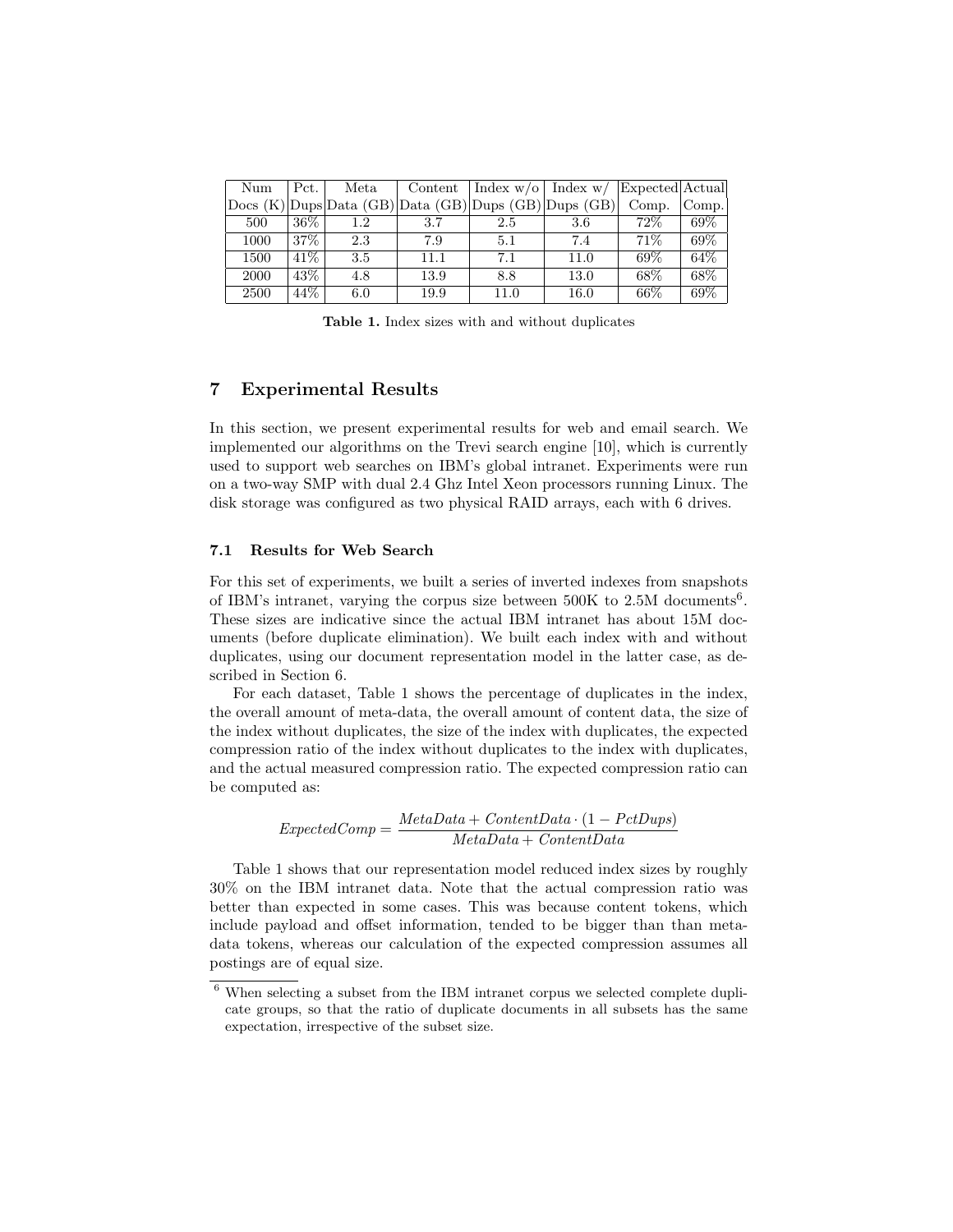| Num  | Index $w/o$ Index $w/b$                     |      | Pct. |
|------|---------------------------------------------|------|------|
|      | $ Docs (K) $ Dups (sec) Dups (sec) Decrease |      |      |
| 500  | 540                                         | 780  | 31\% |
| 1000 | 1020                                        | 1440 | 29\% |
| 1500 | 1500                                        | 2340 | 36%  |
| 2000 | 1800                                        | 2940 | 39%  |
| 2500 | 2160                                        | 3540 | 39%  |

Table 2. Index build performance

The time to build an inverted index is an important metric in web search, since a decrease in the time to build an index allows it to be refreshed more frequently [10]. Table 2 shows the time to build each index on the IBM intranet data. Our indexing algorithm [10] is designed for batch builds of complete indexes, and hence a complete build was done for each experiment, rather than incrementaly growing an existing index. The build times reported do not include the time spent on separate analysis phase was run to identify duplicates. However, note that this phase would be necessary to filter duplicate results, regardless of whether our representation model was being used.

Table 2 reflects the time to scan the dataset (with duplicates) and then build the index (with or without duplicates). On average, it took about 30% to 40% less time to build an index without duplicates because of its smaller size. This is in keeping with the results in [10], which showed that the time to build an index is mostly I/O bound and a linear function of its size.

To study query performance, we ran one- and two-term queries on the dataset with 2.5M documents. We felt that this was a realistic set of experiments, since the average query on the IBM intranet contains only 1.2 terms. The single-term queries were on syntheticaly generated terms. 5 synthetic terms were added to the documents with selectivities that ranged from 20% to 100% (i.e., for each document, we added term  $t_{20\%}$  with probability .2, a term  $t_{40\%}$  with probability .4, etc.). We then used these five terms in five single-term queries. Note, however, that a query on such terms actually returned fewer documents than the expected fraction of the corpus size, because duplicates were filtered from the final result.

Query performance is strongly correlated to the number of physical cursor moves on the index – fewer moves translates into better query performance. Figure 6 shows the number of physical cursor moves and the execution time for single-term queries on a synthetic term. The results show that the number of cursor moves decreased by roughly 30% to 45% when our representation model was used. This is because the remaining postings in a duplicate group can be skipped as soon as one of them is returned. The improvement in execution time was even more pronounced, with a decrease of up to 80%. This was because of the combined effect of fewer cursor moves along with having a smaller index, which resulted in less CPU and I/O.

Figure 7 is provided to help understand the results in Figure 6. It illustrates how our representation model can decrease the number of physical cursor moves.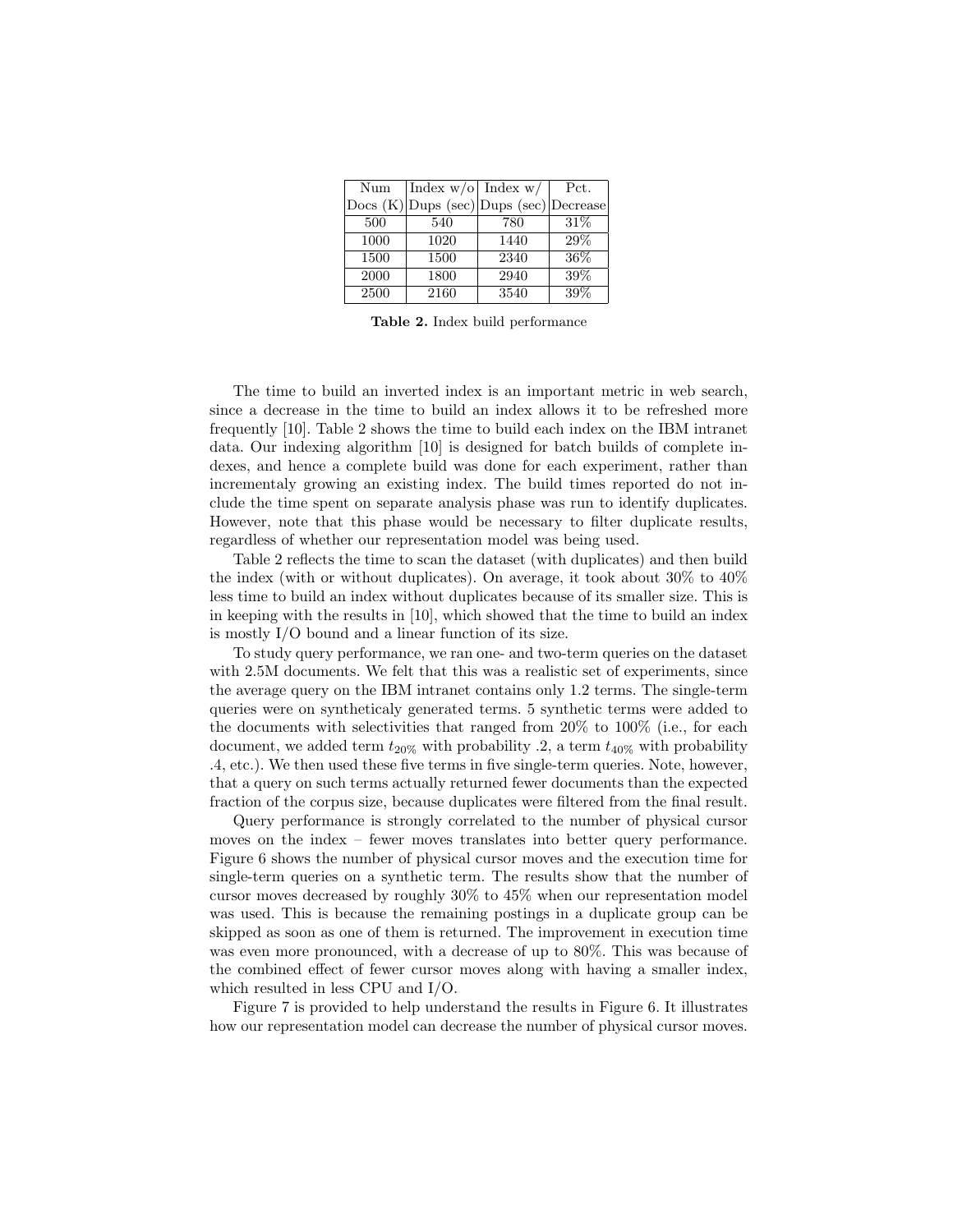

Fig. 6. Results for single-term queries



Fig. 7. Duplicate filtering at the index level

As shown, there are two document groups  $d_1-d_2-d_3-d_4$  and  $d_5-d_6$ . Using our representation model, duplicates  $d_2$ ,  $d_3$ , and  $d_4$  can be skipped as soon as  $d_1$  is enumerated. In addition to decreasing I/O, this means that those documents do not need to be filtered from the final results by the upper layers of the system, which in turn decreases CPU requirements. Our representation model effectively allows the filtering of duplicates to be pushed down to the physical index level, rather than doing it in the upper layers of the system.

Figure 8 shows the number of physical cursor moves and the execution time for two-term queries. For variety, real query terms on both content and metadata were used in this case. The results for two-term queries were similar to those for one-term queries, with improvements of up to 80% in execution time when our representation model was used. Again, this was because of the combined effect of fewer cursor moves on a smaller index.

#### 7.2 Results for Email Search

We used the Enron email dataset [14] to study how well our document representation model can be applied to email search. This dataset contains 517,431 emails that were made public in the Enron fraud investigation. Unfortunately,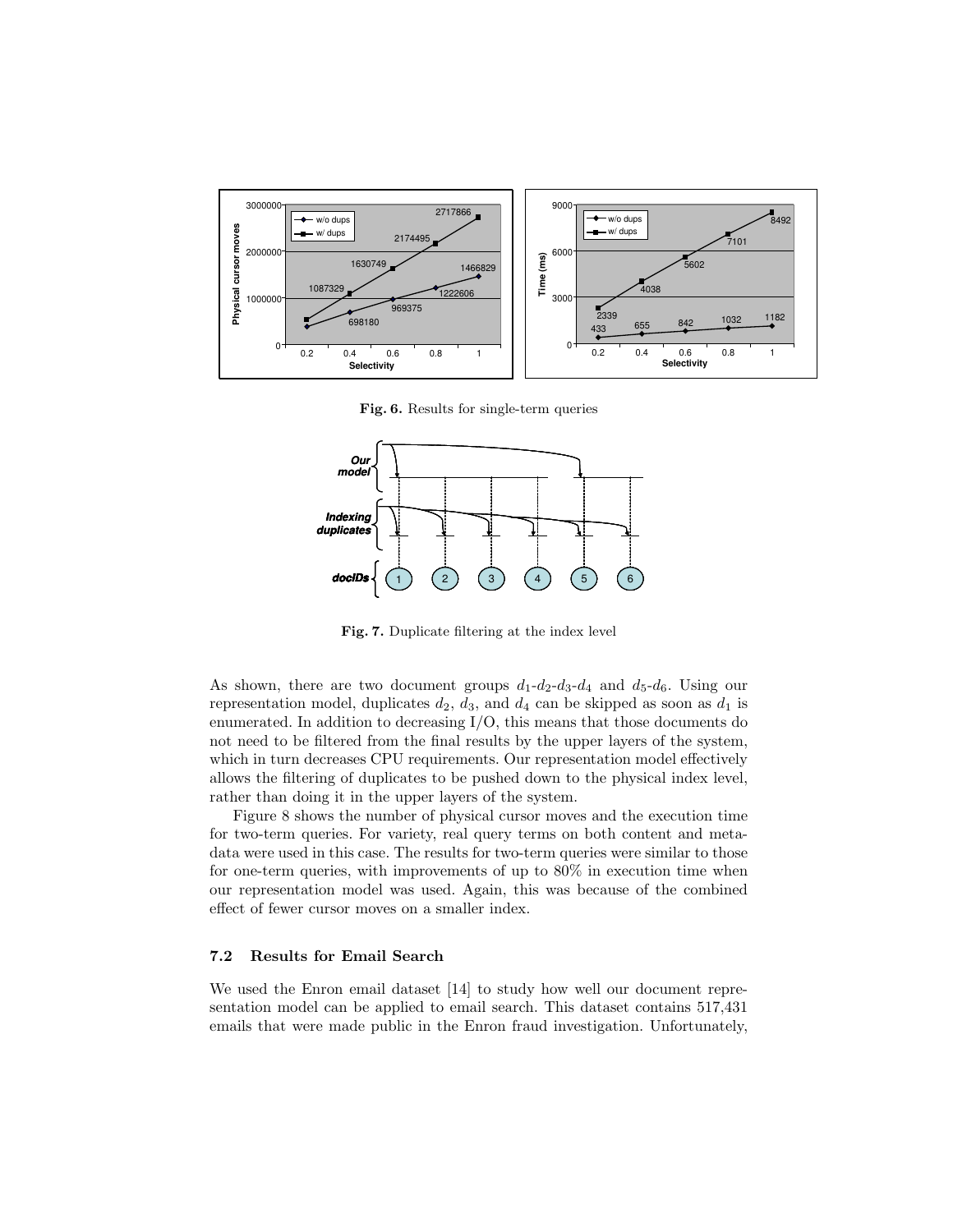

Fig. 8. Results for two-term queries

|               | $\left  \text{Size } (\text{MB}) \right $ |
|---------------|-------------------------------------------|
| Meta Data     | 430                                       |
| Content Data  | 910                                       |
| Original Data | 580                                       |

Table 3. Analysis of the Enron dataset

we did not have an email search engine available to us that could be used for experimentation. Consequently, we only used the Enron dataset to judge the potential effectiveness of our method on a real email collection. As discussed in Section 6, the effectiveness of our method in email search depends on the percentage of email threads that include an unedited reply history.

An analysis of the Enron dataset showed that 61% of its email messages belong to some thread, and that 33% of the messages in a thread included an unedited reply history. In Table 3 we show the overall amount of meta-data, the overall amount of content data, and the amount of content data that was left when the reply history was removed (the "Original Data"). We treated anything that appeared in email headers as meta-data.

Comparing the size of an inverted index for the Enron dataset with our representation model to one without it, the expected compression ratio can be computed as:

# $ExpectedComp = MetaData + OriginalData$ MetaData + ContentData

This works out to 75%. In other words, using our representation method, an inverted index for the Enron data set would be roughly 25% smaller, which is comparable to what was observed on the IBM intranet data. We believe that the improvement in query performance would be comparable as well, due to the combined effect of fewer cursor moves on a smaller index.

It worth noting that, for email search, Gmail [12] returns only one email message per thread. Using our document representation model, this would allow the remaining messages in a thread to be skipped during query evaluation as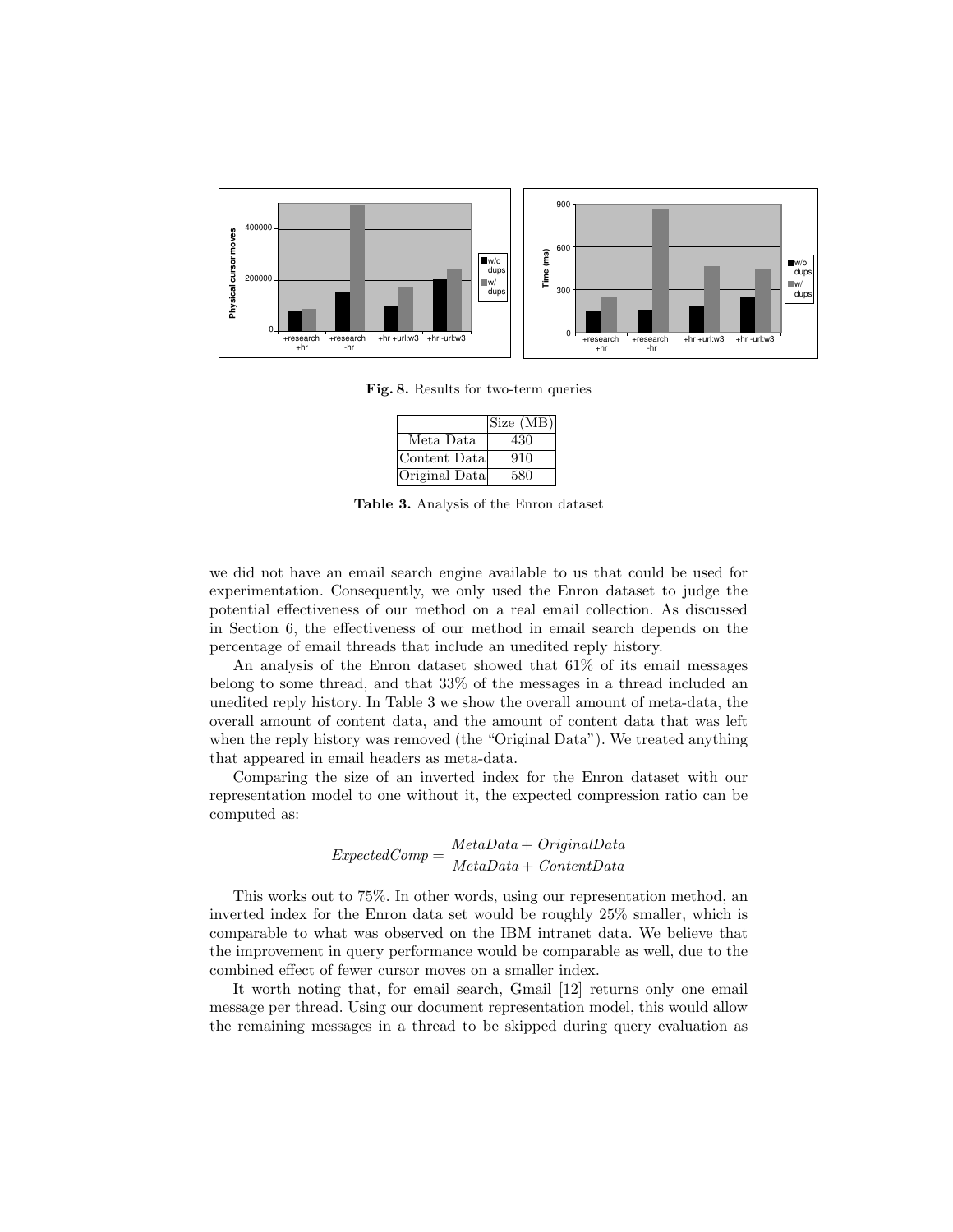soon as one of them was returned. As our results on the IBM intranet data showed, this kind of skipping can dramatically improve query performance.

# 8 Related Work

Much of the motivation for developing our document representation model is to save index space. In this respect, our representation model can be viewed as a special type of an index compression that relies on explicit knowledge of the data. Different compression methods as well as the trade offs involved in using them, have been widely published [7, 9, 17, 18, 23]. However, we regard our scheme as independent of those methods, and indeed it can be used in combination with them.

This paper focused on the problem of efficiently building and querying an inverted index once the shared content has already been identified. How to identify the shared content is beyond the scope of this paper but is related to the problem of identifying duplicates in a text corpus [2, 4, 6]. In the case of email or newsgroup threads, identifying shared content may be aided by cross-reference information in message headers.

Our representation model is particularly effective in email or newsgroup search. Recently, email search like that provided by Gmail [12] and Bloomba [19] has become quite popular. Unfortunately, the Gmail architecture is not public, and although Bloomba is tailored for indexing and searching email, it does not seem to do anything special for the shared content in email threads.

## 9 Conclusions

In this paper, we described a new document representation model where related documents are organized as a tree, allowing shared content to be indexed just once. A key feature of our representation is that it can easily support the standard zig-zag join algorithm for processing free-text queries on an inverted index. We described how this can be accomplished by defining virtual index cursors that are aware of our representation model and its encoding.

Our model can be applied to practical IR applications such as web, email, and newsgroup search. Using data from the IBM intranet, we provided experimental results showing that our method was able to reduce the size of the inverted index by roughly 30% and improve the performance of one- and two-term queries by up to 80%. The improvement in query performance was due to the synergistic effect of fewer cursor moves on a smaller index.

For future research, we hope to extend this work to improving XML retrieval. In particular, we would like to index XML documents efficiently while enabling search at the individual tag level, i.e. to retrieve the tag within each document that is most relevant to the query. To that effect,we can represent each document using its DOM tree, and share the content of each node (tag) with the content of its ancestors (enveloping tags). Note that this down-up model of content sharing is exactly the opposite of the top-down sharing model discussed in this paper.